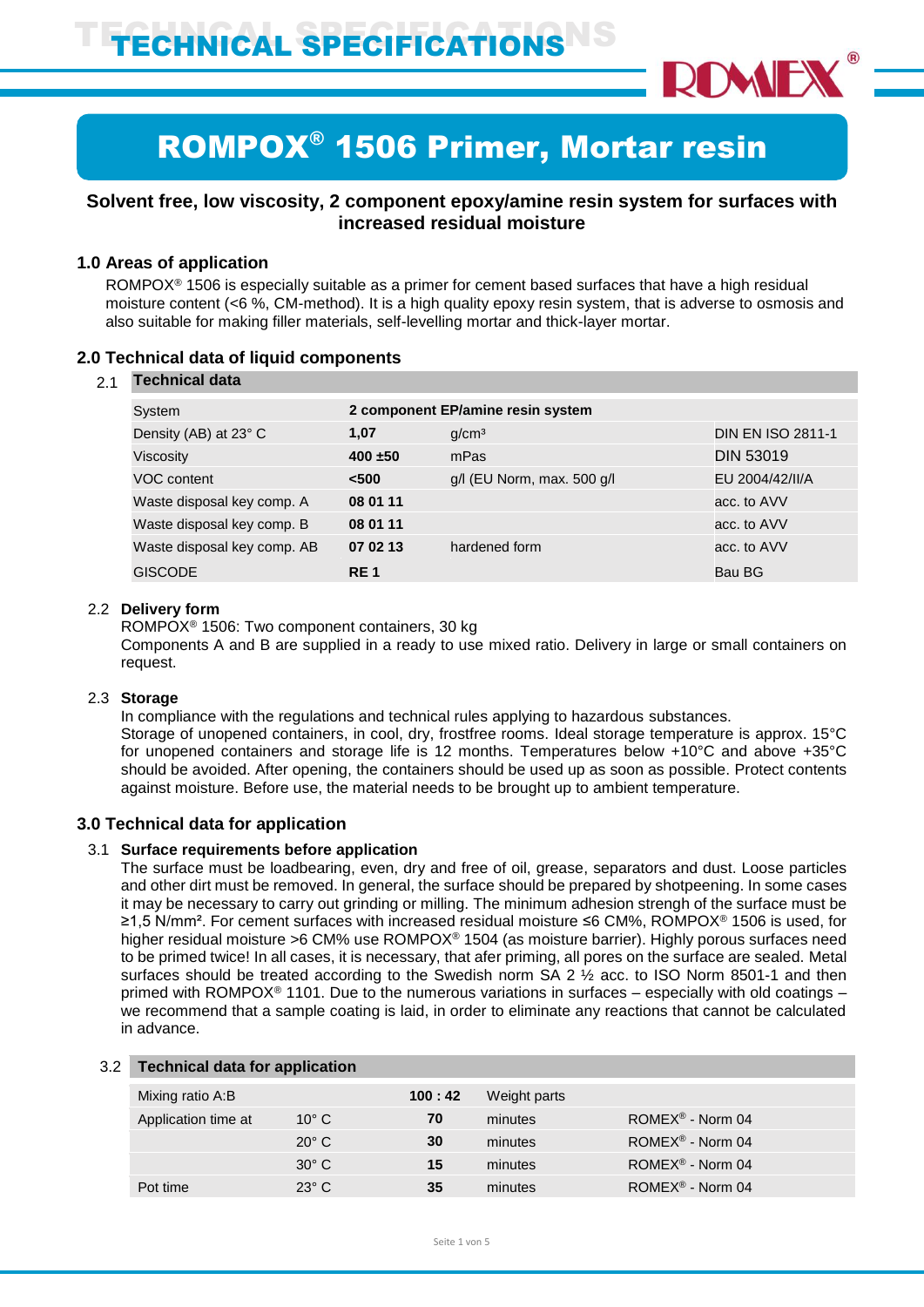# ECHNICAL SPECIFICATIONS



| Min. hardening temperature | +10       | °C           | Floor and air temperature |
|----------------------------|-----------|--------------|---------------------------|
| Application temperature    | 15-30     | $^{\circ}$ C | Floor and air temperature |
| Dewpoint distance          | ≥3        | °С           | Floor and air temperature |
| Air humidity               | $\leq$ 75 | $\%$         | Relative air humidity     |

**Please note**: *The times mentioned in item 3.2 are approximations and will vary with differing ambient conditions*

#### 3.3 **Application instructions**

Component B (hardener) is poured completely into component A (resin) and stirred well using a slow rotating mixer (approx. 300 rpm diameter of whisk approx. 1/3 of the diameter of the container). In case of using part measurements (mix A component first, homogenously), these need to be weighed exactly using an electronic scale according to the stated mixing ratio. Mix only the quantity that can be used within the pot time. Do not use straight from the delivery container! Avoid mixing air into mixture. After mixing, pour into a clean container and stir again.

ROMPOX<sup>®</sup> 1506 can be applied using a squeegee or smoothing trowel and then rolled crosswise with fur rollers.

*Please note: If there is a risk of rising damp from the surface, then to prevent osmosis, ROMPOX***®** *1506 or 1504 should be applied with at least 2 x 0,300 kg/m². In case of surface and material temperatures below +15°C, or when going below the dewpoint distance, levelling and surface faults can occur as well as adhesion problems within the coating system!*

#### 3.4 **Application example**

#### as **primer**

on cementbound surface

| <b>Work process</b>    | <b>Product</b>                                              | <b>Consumption</b>           | <b>Application</b>                                |
|------------------------|-------------------------------------------------------------|------------------------------|---------------------------------------------------|
| Surface preparation    | $\overline{\phantom{0}}$                                    | $\blacksquare$               | see point 3.1                                     |
| <b>Primer</b>          | ROMPOX <sup>®</sup> 1506<br>Primer and mortar resin         | min. $0,3$ kg/m <sup>2</sup> | Flooding with rubber<br>squeegee and then rollers |
| Sprinkling if required | Firedried quartz sand<br>$\varnothing$ 0.1 - 0.5 mm<br>with | approx. $0.5 \text{ kg/m}^2$ | Sprinkle evenly                                   |

#### 3.5 **Application example**

#### as **scraping filler**

on cementbound surface

| <b>Work process</b>    | <b>Product</b>                                                                                                                | <b>Consumption</b>                                           | <b>Application</b>                                            |
|------------------------|-------------------------------------------------------------------------------------------------------------------------------|--------------------------------------------------------------|---------------------------------------------------------------|
| Surface preparation    |                                                                                                                               |                                                              | see point 3.1                                                 |
| <b>Primer</b>          | ROMPOX <sup>®</sup> 1506<br>Primer                                                                                            | min. $0,3$ kg/m <sup>2</sup>                                 | Flooding with rubber<br>squeeqee and then rollers             |
| Sprinkling if required | Firedried quartz sand<br>$\varnothing$ 0.1 - 0.5 mm<br>with                                                                   | approx. $0,5$ kg/m <sup>2</sup>                              | Sprinkle evenly                                               |
| <b>Scraping filler</b> | per 1mm layer thickness<br>1 wp ROMPOX <sup>®</sup> 1506<br>1 wp firedried quartz sand<br>with<br>$\varnothing$ 0,06 - 0,3 mm | min. $0,8$ kg/m <sup>2</sup><br>min. $0.8$ kg/m <sup>2</sup> | With one lip hard rubber slider<br>and then level off sharply |
| Sprinkling if required | Firedried quartz sand<br>with<br>$\varnothing$ 0.1 - 0.5 mm                                                                   | approx. $0.5 \text{ kg/m}^2$                                 | Sprinkle evenly                                               |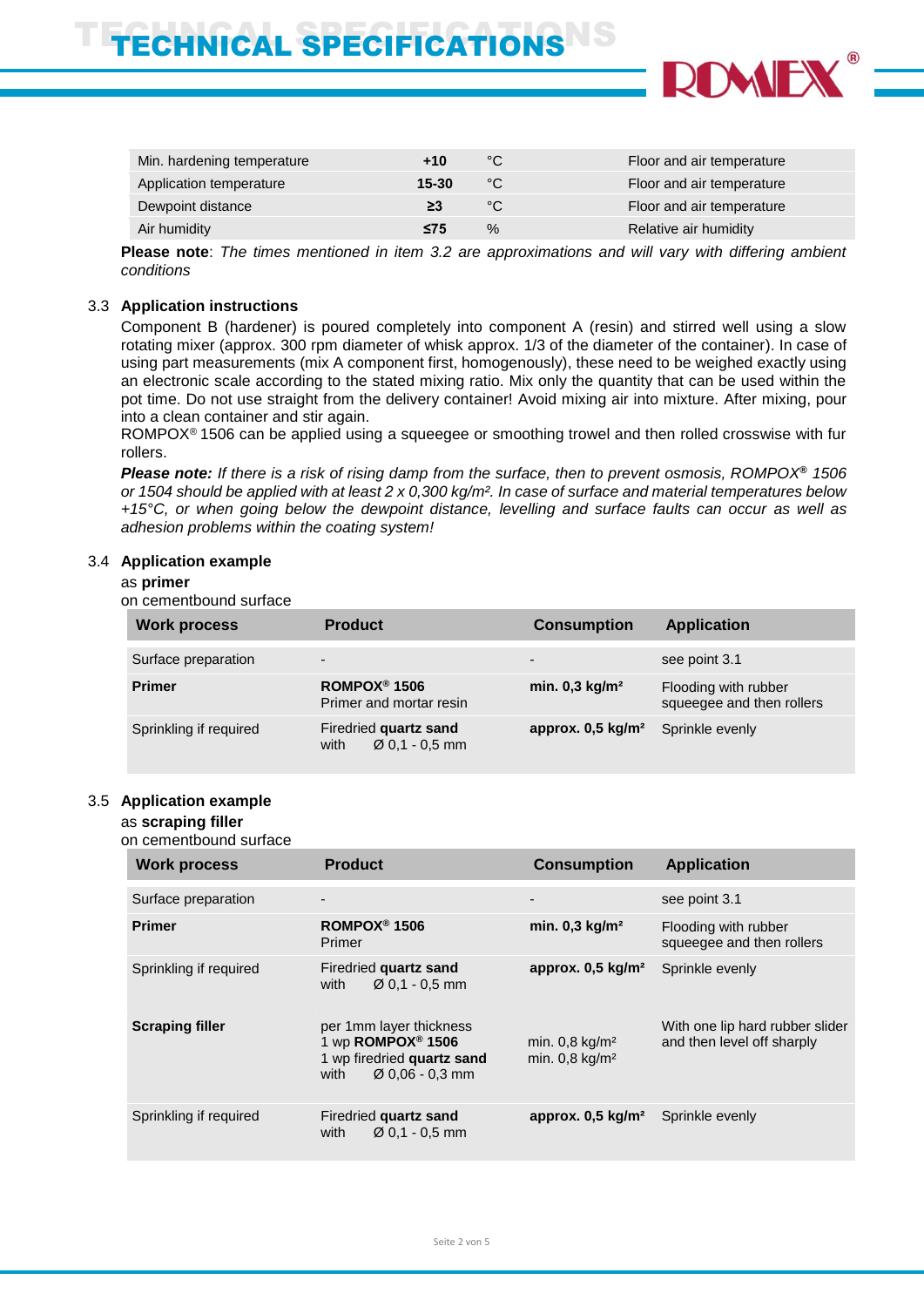

# 3.6 **Application example**

as **smooth coating approx. 1,2mm**

on cementbound surface

| <b>Work process</b>         | <b>Product</b>                                                                                                                | <b>Consumption</b>                                           | <b>Application</b>                                                                                        |
|-----------------------------|-------------------------------------------------------------------------------------------------------------------------------|--------------------------------------------------------------|-----------------------------------------------------------------------------------------------------------|
| Surface preparation         |                                                                                                                               |                                                              | see point 3.1                                                                                             |
| <b>Primer</b>               | ROMPOX <sup>®</sup> 1506<br>Primer                                                                                            | min. $0,3$ kg/m <sup>2</sup>                                 | Flooding with rubber<br>squeegee and then rollers                                                         |
| Sprinkling if required      | Firedried quartz sand<br>$\varnothing$ 0.1 - 0.5 mm<br>with                                                                   | approx. $0,5$ kg/m <sup>2</sup>                              | Sprinkle evenly                                                                                           |
| Scraping filler if required | per 1mm layer thickness<br>1 wp ROMPOX <sup>®</sup> 1506<br>1 wp firedried quartz sand<br>$\varnothing$ 0.06 - 0.3 mm<br>with | min. $0.8$ kg/m <sup>2</sup><br>min. $0,8$ kg/m <sup>2</sup> | With one lip hard rubber slider<br>and then level off sharply                                             |
| Sprinkling if required      | Firedried quartz sand<br>$\varnothing$ 0,1 - 0,5 mm<br>with                                                                   | approx. $0,5 \text{ kg/m}^2$                                 | Sprinkle evenly                                                                                           |
| <b>Coating</b>              | ROMPOX <sup>®</sup> 1005<br>Coating                                                                                           | min. $1,8$ kg/m <sup>2</sup>                                 | Apply with smoothing trowel<br>or notched squeegee &<br>aereate with metal pinfeed<br>platen if necessary |

#### 3.7 **Application example**

# as **repair / hollow concave mortar**

on cementbound surface

| <b>Work process</b>                                                                                                | <b>Product</b>                                                                                                                                                                       | <b>Consumption</b>                                          | <b>Application</b>                                                                                                                                                                                                               |
|--------------------------------------------------------------------------------------------------------------------|--------------------------------------------------------------------------------------------------------------------------------------------------------------------------------------|-------------------------------------------------------------|----------------------------------------------------------------------------------------------------------------------------------------------------------------------------------------------------------------------------------|
| Surface preparation                                                                                                |                                                                                                                                                                                      |                                                             | Area to be repaired/plinth<br>surface should be cleaned,<br>ground and primed with<br>ROMPOX <sup>®</sup> 1506                                                                                                                   |
| <b>Primer</b>                                                                                                      | ROMPOX <sup>®</sup> 1506<br>Primer                                                                                                                                                   | min. $0,3$ kg/m <sup>2</sup>                                | Flooding with rubber<br>squeegee and then rollers                                                                                                                                                                                |
| Sprinkling if required                                                                                             | Firedried quartz sand<br>$\varnothing$ 0.1 - 0.5 mm<br>with                                                                                                                          | approx. $0,5$ kg/m <sup>2</sup>                             | Sprinkle evenly                                                                                                                                                                                                                  |
| <b>Repair mortar</b>                                                                                               | per 10mm layer thickness<br>1 wp ROMPOX <sup>®</sup> 1506<br>9 wp firedried quartz sand<br>$\varnothing$ 0,06 - 0,3 mm<br>with                                                       | min. $2,0$ kg/m <sup>2</sup><br>min. 18,0 kg/m <sup>2</sup> | Apply to fresh primer, level off<br>sharply, compact well and<br>smooth.<br>With layer thickness > 3cm<br>apply in several layers and<br>compact each layer                                                                      |
| Repair mortar 0-5mm<br>also very good for mortar<br>hollow<br>mixtures<br>for<br>concaves and<br>triangular wedges | 1 wp $ROMPOX®$ 1506<br>3 wp firedried quartz sand<br>$\varnothing$ 0.06 - 0.3 mm<br>with<br>4 wp firedried quartz sand<br>$\varnothing$ 0,3 - 0,8 mm<br>with<br>$(wp = weight part)$ | and mm layer<br>thickness<br>min. $1,8$ kg/m <sup>2</sup>   | Consumption per m <sup>2</sup> Apply to fresh primer, level off<br>sharply, compact well and<br>smooth.<br>As wedge: apply to fresh<br>ready to use mixture primer, compact and smooth<br>using hollow concave iron or<br>trowel |

**\* Note**: *When working indoors, sprinkling can be left out, if it is ensured, that subsequent work will take place within 48 hours at the latest. Please take note of ROMEX technical specifications for coatings and sealants.*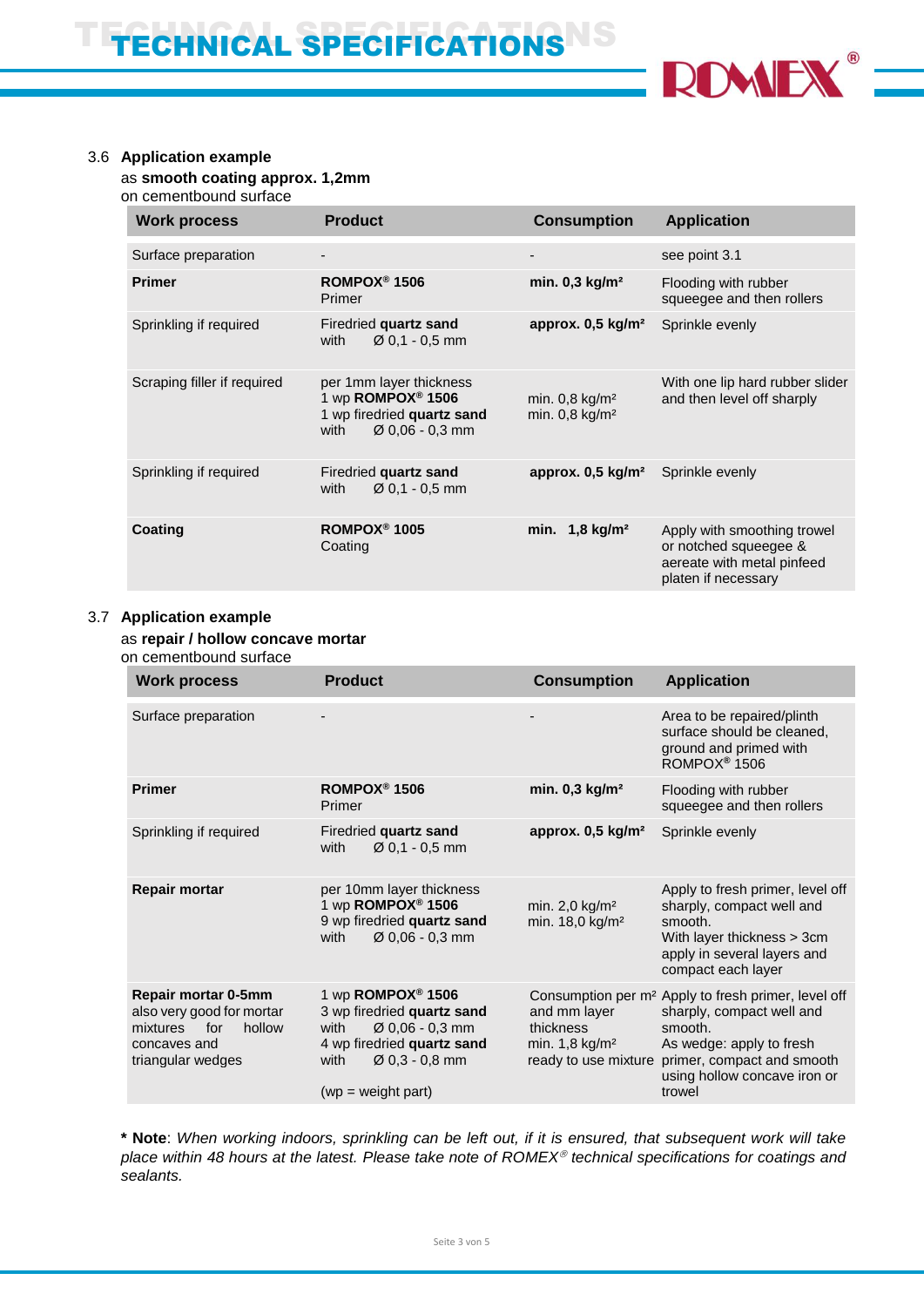**Please note:** *Depending on ambient temperature, consumption may vary. At temperatures below 15 °C, there will be higher material consumption.*

#### 3.7 **Cleaning**

Each time work is interrupted, clean all tools and equipment with a general solvent (i.e. ethanol, white spirits.

#### **4.0 Technical data of hardened product**

| 4.1                       | <b>Technical data of hardened product</b> |      |                   |                       |                              |
|---------------------------|-------------------------------------------|------|-------------------|-----------------------|------------------------------|
|                           | 23 °C<br>Re-application at                |      | $8 - 48$          | $min. / max.$ hrs.    | ROMEX <sup>®</sup> - NORM 07 |
|                           | Can be walked on at 23 °C                 |      | 8                 | hrs.                  | ROMEX <sup>®</sup> - NORM 07 |
|                           | Fully hardened at 23 °C                   |      | >7                | days                  | ROMEX <sup>®</sup> - NORM 07 |
| Compressive strength:     |                                           | >100 | N/mm <sup>2</sup> | <b>DIN EN 1015-11</b> |                              |
| Bending tensile strength: |                                           | >50  | N/mm <sup>2</sup> | <b>DIN EN 1015-11</b> |                              |
| Shore-D-Hardness 23 °C    |                                           | ±82  | Shore-D           | <b>DIN 53505</b>      |                              |
|                           | Abrasion (Taber Abrasion)<br>1000g/CS10   |      | $\sim$            | mg                    | <b>DIN EN ISO 438-2</b>      |
|                           |                                           |      |                   |                       |                              |

#### 4.2 **Properties of coating**

- highly fillable with firedried quartz sand
- solvent free
- mechanically highly loadbearing
- can be used universally as a primer, scraping filler, self-levelling mortar and thick layer mortars, has a low temperature expansion coefficient, thus suitable for indoor and outdoor use
- transparent/ligh yellow red brown, when used outdoors significant yellowing
- not sensitive to osmosis

*Note: If possible, always use material from the same production batch, especially on visible surfaces, as material from different production batches, may have slightly differing colour nuances. Hardened, liquid plastics are subjected to environmental factors i.e. UV rays and can thus change visually after hardening (i.e. yellowing, loss of gloss, white discolouration). The functioning of the industrial floor is not affected by this and does not constitute a fault. The colours of the products depend on raw materials and production methods and may have slight deviations compared to the RAL colours. It cannot be guaranteed that there will be exact matching of RAL colours.*

## **5.0 Safety instructions**

The products contain reactive materials and are partly hazardous to health in a non-hardened state. The hardener components can cause burns due to high alkali content. It can also cause irritation or skin sensitization. Avoid skin contact. If the product does get onto the skin, wash well with soap and water. If the product gets into the eyes, rinse well with water (keep an eye wash bottle on site) and seek medical treatment immediately. The guidelines in the regulations of handling hazardous materials apply as well as information sheets provided by the professional association of the chemical industry (i.e. BG-Bau, BGR 227 "Handling of epoxy resins"). Exact details on the handling of this product can be found in the safety data sheet for ROMPOX® 1506, comp. A and B.